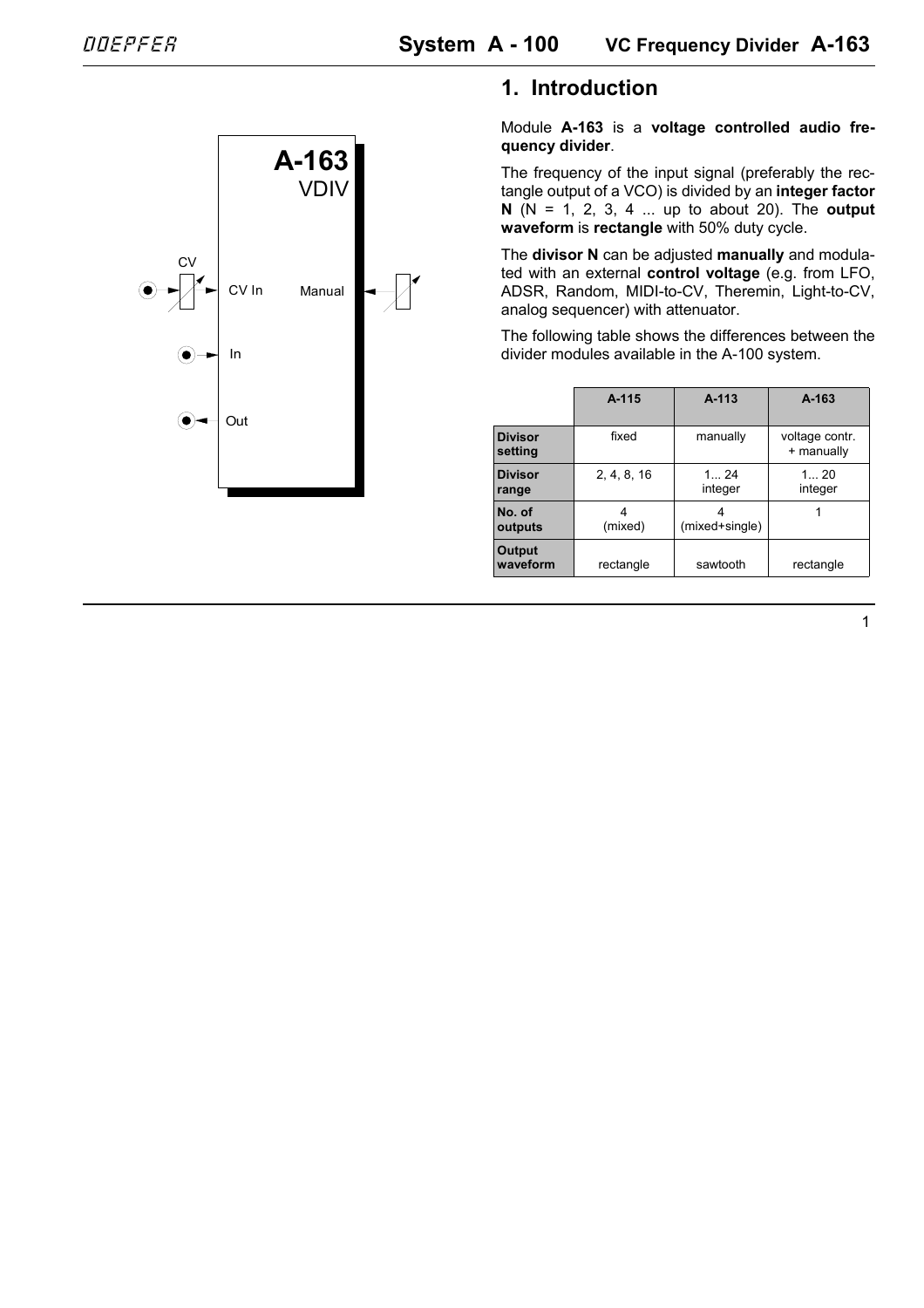## 2. Overview



#### Controls:

- 10 Manual: Control for manual setting of the integer dividing factor N
- 2 CV: Symmetric (negative-0-positive) attenuator for control voltage at input **O** 
	- fully clockwise: max. positive level
	- · middle position: level 0
	- fully counterclockwise: max. negative level

For the first production series the inscription of the CV knob  $\oslash$  is wrongly 0...10 instead of -5...0...+5. The informations in this manual are correct. *i.e.* left stop  $= -$ 5. middle position = 0. right stop =  $+5$ .

## In- / Outputs:

- $OCVIn:$ Control voltage input
- $\theta$  In : Audio input (preferably the rectangle output of a VCO or LFO), i.e. the master frequency for the divider
- Audio output of the frequency divider  $\odot$  Out : (rectangle)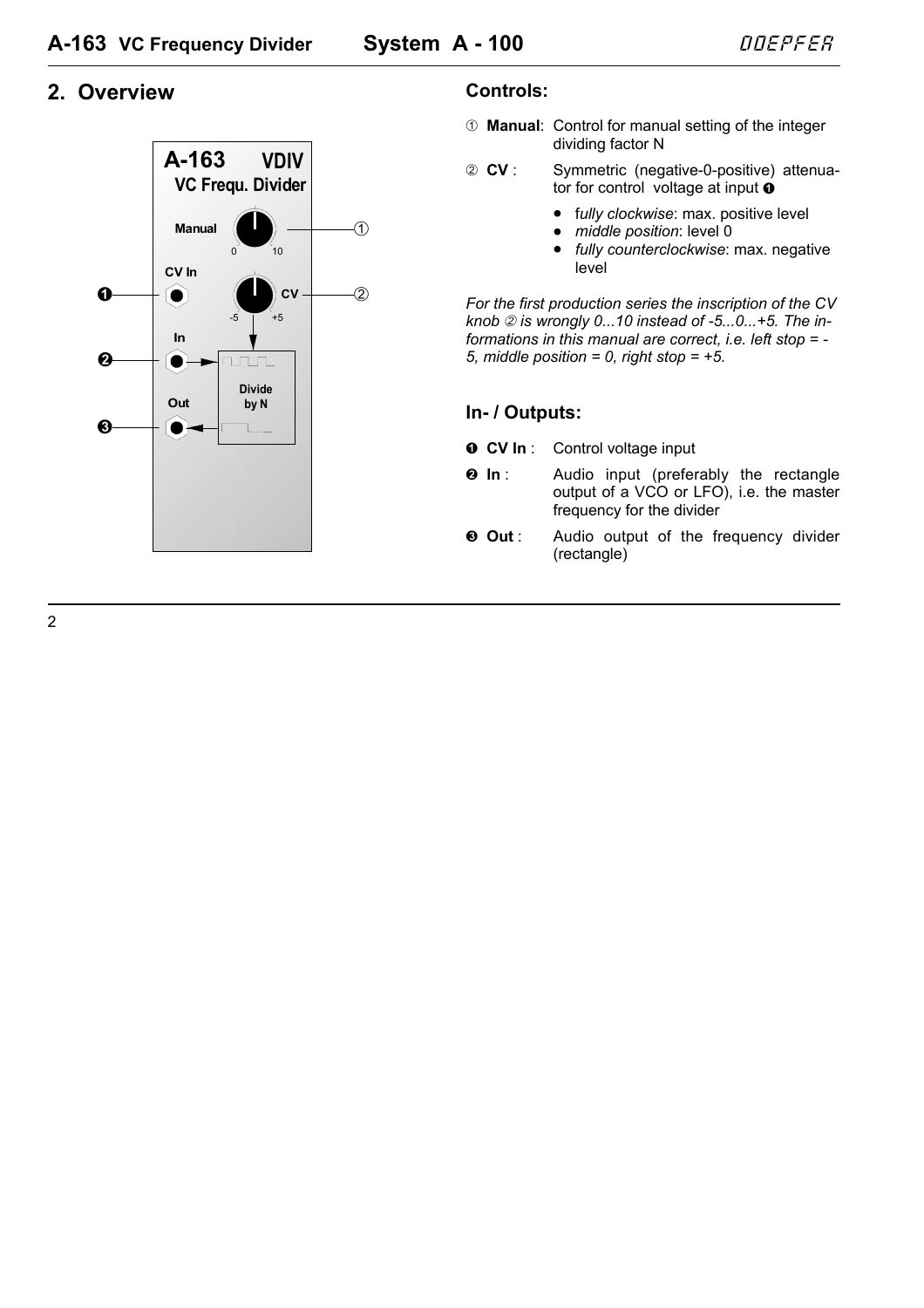# **3. Controls**

#### 1 **Manual**

With knob  $\odot$  the **divisor N** is **manually** adjusted. **Integer division** of an audio frequency leads to the so-called **subharmonics**. The table in fig. 1 shows the subharmonic frequencies and pitches of an audio signal C5 (= 523,2 Hz) as master frequency input for the A-163.

| <b>Divisor</b> | Freq. [Hz] | <b>Pitch</b>    |
|----------------|------------|-----------------|
| 1              | 523,2      | $\rm C^5$       |
| 2              | 261,6      | $\rm C^4$       |
| 3              | 174,6      | F <sup>3</sup>  |
| 4              | 130,8      | $\rm C^3$       |
| 5              | 103,8      | As <sup>2</sup> |
| 6              | 87,3       | F <sup>2</sup>  |
| 7              | 73,4       | D <sup>2</sup>  |
| 8              | 65,4       | C <sup>2</sup>  |



**Fig. 1**: *Subharmonics* of an audio signal with pitch C5

It becomes apparent that the subharmonics are equivalent to the tones of the **minor chord scale**.

 $\mathbb{R}$  The term "subharmonic" is not quite correct as the A-163 output waveform is rectange with a marked harmonic spectrum in contrast to the "pure" sine waves used in the harmonics theory. For details concerning harmonic contents of different waveforms please refer to the A-110 or A-111 manual (VCO´s). For details about subharmonics please refer to the A-113 manual.

#### 2 **CV**

The positive/negative **attenuation** and **inversion** of the control voltage fed into socket  $\bullet$  is adjusted with control 2. The following connections are valid :

| <b>Position</b> | <b>Amplification Effect</b> |                            |
|-----------------|-----------------------------|----------------------------|
| -5              | -1                          | invertierted CV            |
|                 |                             | full attenuation           |
| ٠h              |                             | original CV (not inverted) |

 $\mathbb{R}$  The manual setting of control  $\mathbb O$  and the external control voltage fed into socket  $\bullet$  and attenuated/inverted with control  $\oslash$  are internally added to generate the resulting control voltage that defines the divisor N.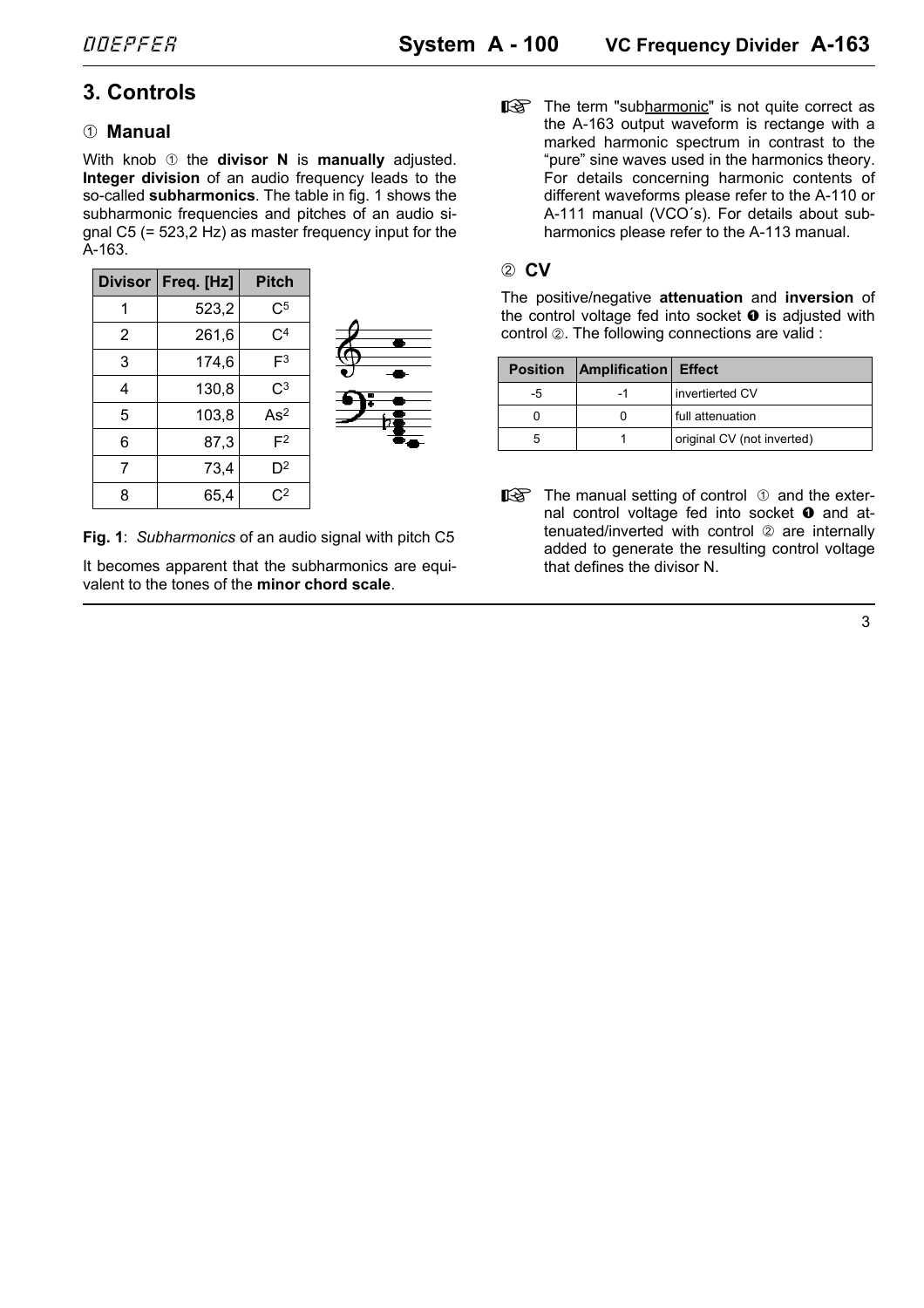# **4. In- / Outputs**

### ! **CV In**

The external control voltage (e.g. from an LFO or ADSR) used to modulate the divisor N is fed into the **CV** input **0** .

## **2** In

Socket  $\odot$  is the **audio input** of the module. This input is connected to the audio source (waveform preferable rectangle from an VCO or LFO). The frequency of this signal (= master frequency) is divided by N.

## § **Out**

Socket  $\odot$  is the output of the module. Here the sub**harmonic** (rectangle) is available.

#### *Frequency division of control signals*

The output  $\odot$  of the module is AC-coupled. This means that no slow signals (e.g. 0.5 Hz LFO) can be divided. To obtain a DC-coupled output the capacitor C7 on the A-163 pc board has to be replaced by a jumper (short circuit). This modification leads to a 0/+5V rectangle output that can be used for slowly changing signals too. Please refer to the service manual for the position of C7.

# **5. User Examples**

#### **Sub-Oscillator**

With the A-163 an audio sub-oscillator can be realized very simply. The rectangle output of a VCO is connected to the audio input of the A-163. The audio outputs of the VCO (e.g. sawtooth) and the A-163 are mixed together e.g. with an A-138b. Thus one obtains a VCO with sub-oscillator to enhance the bass sound of the VCO. The interval between VCO and sub-oscillator can be set manually or voltage controlled.

#### **Subharmonic Glissando**

One obtains very interesting effects if a dynamically changing control voltage (e.g. from ADSR, LFO, Joy Stick, Theremin, Random or similiar) is used to define the divisor N of the A-163. This leads to a special kind of glissandos containing only the subharmonics of the master frequency.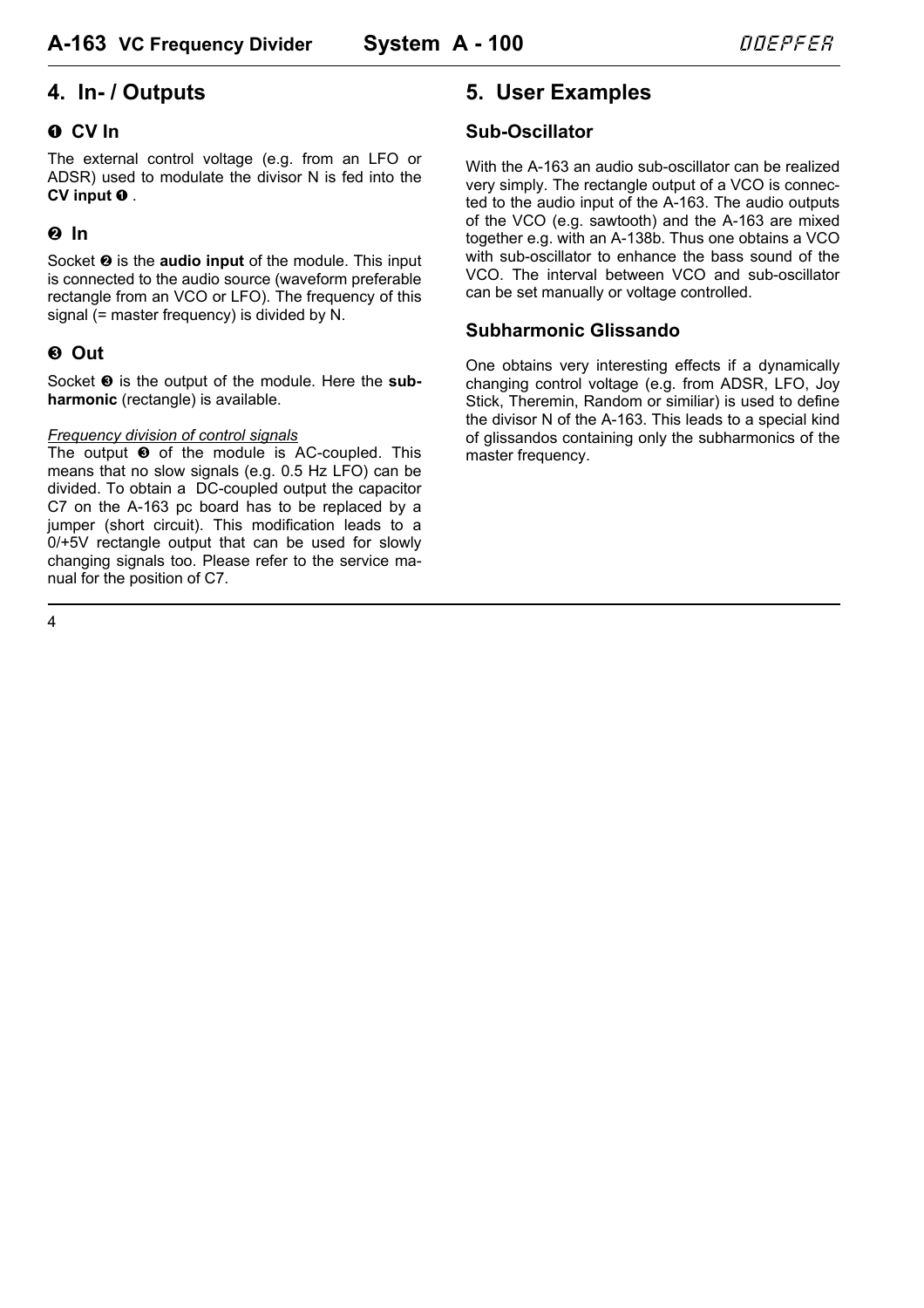In fig. 1 the triangle signal of a LFO (e.g. A-145) is used to control the divisor N of the A-163. As only integer divisors occur both time and frequency quantization takes place. A so-called "subharmonic glissando" appears, i.e. separate tones with the same length are generated (subharmonics derived from the master frequency of the VCO signal).



#### **Frequency Multiplication**

In combination with the PLL module A-196 frequency multiplication can be obtained. For details refer to the A-196 manual.